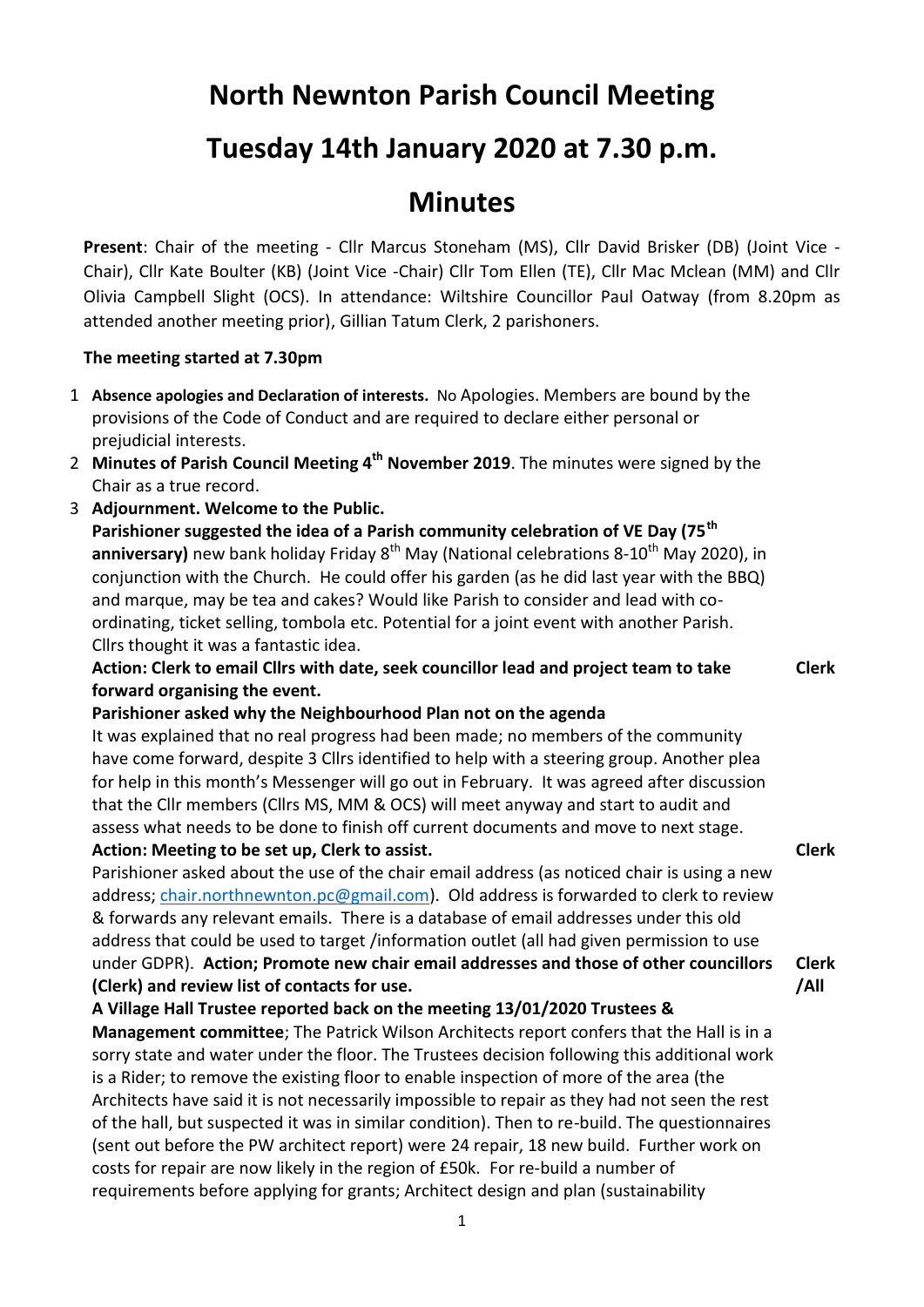objective), project plan and team, timeframe, planning application, building control. Need 3 quotes for building costs and need to show match funding/community funding. Plus stabilisation of existing building. So a lot of cost before can even apply for grants. Trustees are hoping £10k Utility First Hills Waste (they have already contributed towards the floor) and £2,000 from Area Board (via Parish) and so hoping for financial support from the Parish directly. Already presented bill for vacant insurance (£332.55 and £612 for Architects).

#### 4 **Village Hall**

**Motion; Agree to pay current bill for insurance and architects report; unanimous.**  Discussion about need to take up floor as any new build will destroy the building anyway, but for the sake of a few hundred pounds it was agreed prudent due to affordability issues for new build to fully ensure building is not salvageable firstly. Cllr TE clarified 3 quotes hoped ask for innovative solutions, green and open for ideas**.** Discussion took place about the need to help support any preliminary upfront costs associated with a new village hall and therefore the need to make a larger provision in the budget. The PC decided to financially support the Village Hall costs up to the budgeted amount for 2019/20. The PC then reviewed the budget for 20/21 to increase the financial support to the village hall up to a maximum of £5k. This financial support will then be reviewed on an annual basis

#### 5 **Planning Applications**

#### **Planning; To obtain statutory view of Parish Council**

#### **19/11664/FULApplication for Full Planning Proposal:- Proposed First Floor and Ground Floor Extensions, Enlargement of Rear Porch and Associated Alterations at 1 Turnpike Cottages, Hilcott, Pewsey, SN9 6LQ**

The scale of the development was noted but also the distance from neighbours (adjoining semi-detached property and the property Fourways). There were no objections to the proposal. **Action; Clerk to notify Wiltshire Council of formal views. Clerk**

#### 6 **Correspondence /Updates/Issues; to update for next steps (item taken out of order to accommodate Cllr Paul Oatway who joined from another parish meeting).**

- **1. Traffic Hilcott Survey;** Cllr OCS reported that a resident in Hilcott following the traffic data results had asked for SID to be installed. The overall desire is to campaign for 30MPH through the village rather than 40MPH. Unfortunately SID cannot be put in place as no community speedwatch in place and too dangerous to undertake this in any case. Mean results 35.4 below the 40MPH. The survey has been done now 3 times and each time not met the criteria**. Action; Cllr PO agreed as a priority to ask for Police Speed Checks to be undertaken to try to convey the message about speeding through the village.**
- **2. Hilcott HGV issues;** local resident has been keeping notes of events and forwarded to Clerk/all Councillors/Cllr PO. Recently noted vehicles are carrying grain locally. Road is still very muddy wet and potentially dangerous with blocking of drains. It was noted that gully clearance had been in our parish twice in December and Parish Steward assisting. **Action; Cllr PO will liaise directly with resident.**
- 3. **Bottlesford Survey;** the data was not yet available from Wiltshire but has been chased. Will be reviewed and discussed at next meeting. **PO**
- **4. Flooding Issues/gully update, Flood Plan Position;** today Cllr KB (thanks for reporting via Warden Volunteer Andrew Duff) had been successful in getting Wessex Water out within 2 hrs to investigate water flooding from manhole in Bottlesford (and adjacent woodland flooding) close to river Bottle which looked like sewage. Also North Newnton to Pewsey road manhole cover water streaming; **Action Cllr MS to report to Wessex Water**. Cllr DB reported we have had good

**Cllr** 

**W Cllr PO**

**W Cllr**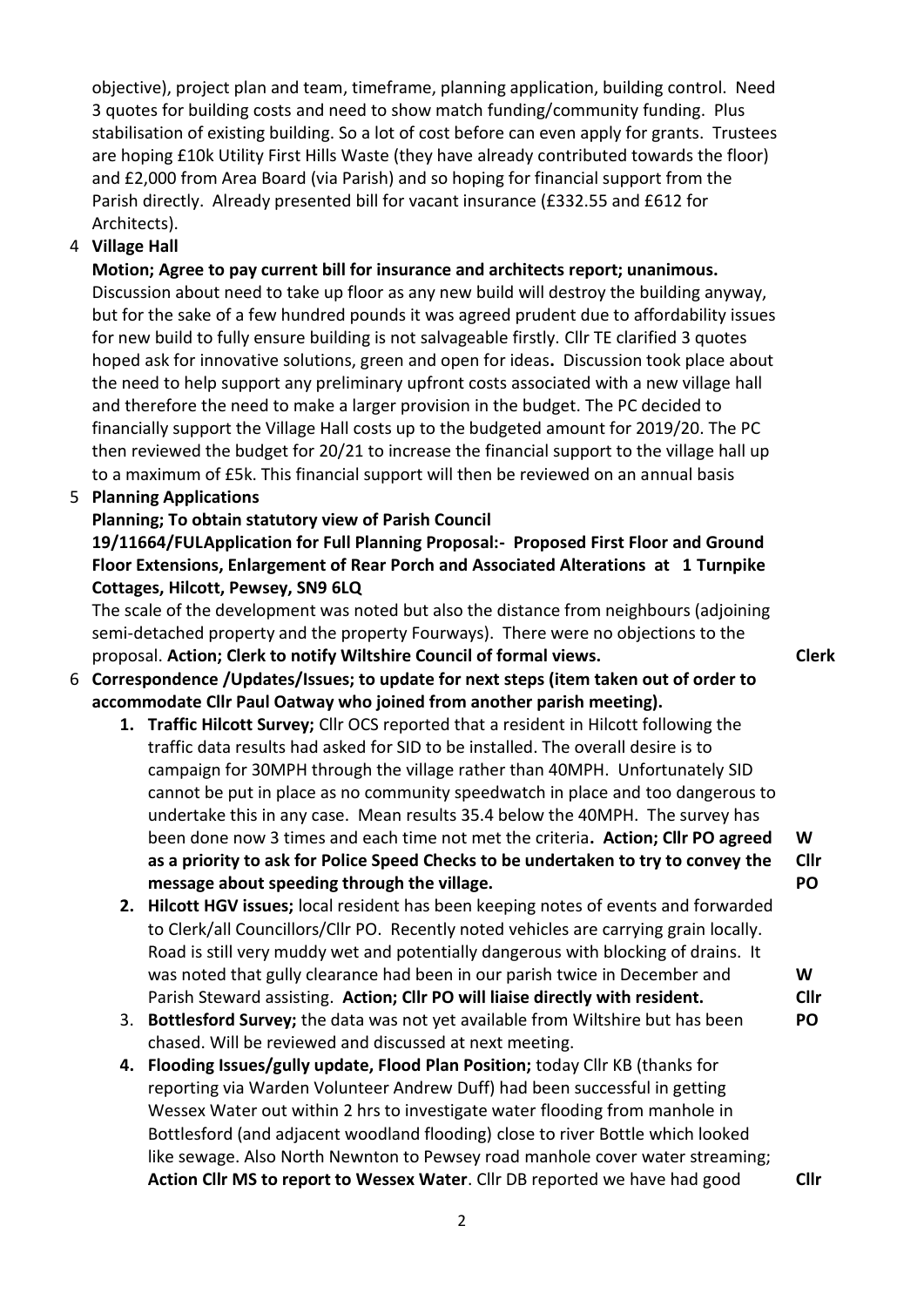support from Wiltshire Council with gully cleaning twice in December (2 days work) and supported by the Parish Steward. Flood Plan still needs finishing off; **Action; Clerk to email Keith Laing to see if can complete.** Cllr PO reported progress with North Newnton to Upavon road to fix potholes and re-surfacing plus broken drain that causes flooding across the road. Following a site meeting with Cabinet member this has been scheduled to start February 2020.He will be monitoring progress and also meeting with officer Richard Dobson to re-visit A342**. MS**

#### 7 **Parish Finances – for Approval**

- **a) Cheques approved and signed;** Ch. 593 £78 Wiltshire Association Local Councils (chairman training), Ch. 594 £60 GeoXphere (Parish on line), Ch. 595 £200 NN PCC (cemetery maintenance), Ch. 596 £200 PCAP (Pewsey Community Area Partnership) donation, Ch597 £332.55 Hilcott Village Hall (insurance), Ch. 598 £612 Patrick Wilson Architects (village hall report) and Ch. 599 £25.98 clerk administration expenses, Salary approved by bacs.
- **b) Bank Reconciliation;** April December 2019 distributed and approved (previously verified by Finance Group; Closing balance (with unpresented cheques £11,105.06, £23,741.40 Investment account**.**
- **c) Proposed Budget for 2020/21;** 2 scenarios were distributed (prepared by finance group); with precept at £15,500 and £16,000. Both were prepared prior to the village hall decision on way forward. After discussion it was suggested that £5,000 should be allocated for the Village Hall. **Cllr KB suggested raising the precept to £16,500 so this could be accommodated at the expense of other projects/contingency budget headings. This would help draw match funding, especially Area Board funding for the Village Hall. Cllr TE seconded the motion. Unanimously approved.**
- **d) Precept;** the precept proposal of £16,500 was agreed, The Chairman abstained from voting. This represents an increase of 8.74% from last year, amounting to an additional £6.68 on the bill for a Band D house owner. **The form was signed off by the Chair and Clerk ready for submission to Wiltshire Council. Clerk**
- **e) Invitation to Buckingham Palace (for past chairs);** Nomination declined the offer, so agreed no name to be put forward.

#### 8 **Projects and Activities; Update and next steps**

- **a) North Newnton Footpath;** no further update; progress is delayed until March 2020 due to BT. Cllr MM cannot attend the next CATG 5/02/2020 when this will be discussed. Cllr PO to cover. **Action; Clerk to see if anyone else can attend to champion the footpath.** Cllr
- **b) Bench update;** No progress ; **Action; bring forward March Meeting**
- c) **Speedwatch Update;** No sessions have taken place for several months either due to weather (wet) or cold and windy (equipment won't work in these conditions) or due to lack of volunteer availability. 3 Volunteers needed per session (only 4 trained at present). TE/ KB
- **d) Flood Warden Update;** FW has been out in the bad weather checking for floods across our Parish. 2 problem areas reported; A345 NN to Upavon drain blocked, deep hole and bank erosion. A345 NN to Pewsey by Woodbridge Bridge, drain blocked opposite trout farm. Unfortunately the sand bag storage box at Woodbridge Pub car park has gradually been destroyed and front and lid missing. **Action; Agreed Cllr KB will check out the condition for next steps with the sand bag box.**
- e) **Parish Steward;** Has been out today to our Parish cleaning gully's, coping with

**Clerk**

PO

Clerk Cllr

Cllr KB